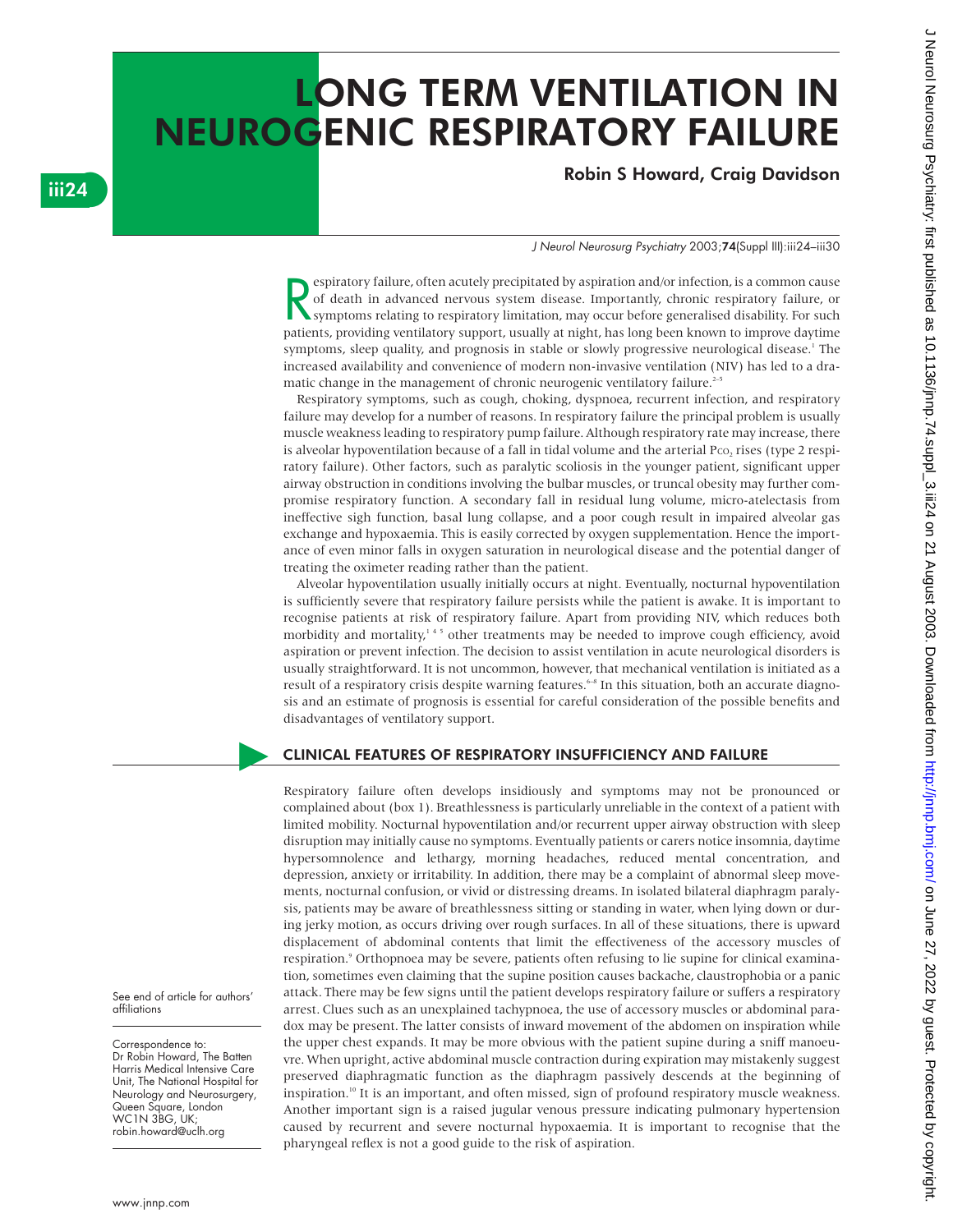iii25

## Box 1: Symptoms and signs of sleep disordered breathing

#### $\blacktriangleright$  Symptoms

- may be none
- dyspnoea
- excessive daytime sleepiness
- difficulty sustaining sleep
- witnessed apnoea or abnormal sleep movements
- lethargy, morning headache, and poor concentration
- depression, anxiety, and irritability
- orthopnoea or immersion intolerance
- reduced libido or impotence
- $\blacktriangleright$  Signs
	- tachypnoea and use of accessory muscles
	- paradoxical movement of the abdominal wall
	- raised jugular venous pressure or other evidence of heart failure
	- evidence of upper airway obstruction

## INVESTIGATIONS

In progressive neuromuscular disease, vital capacity and residual lung volume fall because of respiratory muscle weakness and a reduction in chest wall and lung compliance that results from atelectasis and restriction of chest wall movement. Significant diaphragm weakness is associated with a pronounced fall (> 25%) between vital capacity sitting and lying. A normal supine vital capacity is valuable in excluding clinically relevant inspiratory muscle weakness. Low vital capacity values may reflect difficulty in performing a maximal test, due to poor lip seal if there is facial muscle involvement, or pre-existing lung or chest wall disease. In these circumstances, more specific tests of respiratory muscle strength may be required.<sup>11</sup> Maximal mouth pressures can be useful but the maximal sniff nasal inspiratory pressure (SNIP) is easier to measure and more repeatable. Normal values are  $> 80$  cm  $H<sub>2</sub>O$  $(> 70$  in females) with a lower limit of 35 cm H<sub>2</sub>O indicating the need for more sophisticated tests such as measuring transdiaphragmatic or oesophageal pressure, phrenic nerve conduction or stimulation studies, and diaphragmatic electromyogram  $(EMG).$ <sup>11</sup>

Chest radiographs may show unsuspected unilateral diaphragmatic paresis, small lung volumes in global muscle weakness or evidence of aspiration pneumonitis. Fluoroscopic or ultrasound screening may demonstrate paradoxical upward movement of the paralysed diaphragm during inspiration or with a sharp maximal sniff. False negatives and positives are, however, well recognised with this assessment. Waking arterial blood gas tensions (ABGs) are often normal during the early stages of neurogenic respiratory insufficiency. An elevated bicarbonate and mild alkalosis are an indication of significant nocturnal hypoventilation. Overnight oximetry may reveal recurrent desaturations with two characteristic patterns. Repeated arousal from recurrent obstructive apnoeas causes minor dips in oxygen saturation that are rapidly corrected.More severe hypoventilation is indicated by more prolonged and severe desaturations, initially confined to periods of REM (rapid eye movement) sleep, but eventually occurring throughout sleep. In specialist centres, screening with home oximetry has therefore become the investigation of choice in at risk patients. More detailed analysis of the mechanisms of sleep induced respiratory failure requires full polysomnography.

A summary of these investigations is presented in box 2.

## Box 2: Investigations of patients at risk of developing neurogenic respiratory failure

## $\blacktriangleright$  Essential

- forced vital capacity—erect and supine
- chest radiograph
- venous HCO<sub>3</sub> or arterial blood gas tensions (ABGs)
- nocturnal oximetry As indicated
- 
- diaphragm screening – maximal mouth inspiratory and expiratory pressures
- maximal nasal sniff pressure (SNIP)
- transdiaphragmatic pressure with voluntary manoeuvres
- polysomnography
- central motor conduction (magnetic stimulation to cortex or cervical cord)
- phrenic nerve conduction studies
- diaphragmatic electromyogram (EMG)

## PATHOPHYSIOLOGY

Adequate ventilation is dependent on respiratory muscle pump, the ventilatory load placed upon it, and the central drive.<sup>12</sup> In patients with neuromuscular disease, more than one factor is often present. A reduction in central drive occurs in sleep, even in health, when respiration is dependent on diaphragm function, especially during REM sleep when the accessory muscles become inactive. At this time, airway resistance also increases, particularly of the upper airways. These factors may thus combine to cause hypoventilation. Sleep is a critical period for respiratory compromise and sudden death in patients with neuromuscular disease or with central disorders of breathing is well recognised.<sup>13</sup>

## Respiratory muscles

The relative contribution made by respiratory muscle weakness to neurogenic respiratory failure varies with the particular condition. For example, in motor neurone disease (MND) and acid maltase deficiency the diaphragm is preferentially affected, while in Duchenne and myotonic dystrophy, expiratory muscle dysfunction develops before inspiratory muscle weakness occurs, leading to impaired cough and risk of aspiration and pneumonia.<sup>14</sup> The effect of respiratory muscle weakness may be potentiated by a number of other problems, summarised in box 3.

## Sleep apnoea and alveolar hypoventilation

Episodic apnoea is divided into obstructive, central or both. In obstructive sleep apnoea (OSA) there is upper airway obstruction despite normal movement of the intercostals and diaphragm. In central apnoea, all respiratory phased movements are absent. Central alveolar hypoventilation is characterised by a reduced ventilatory response to hypoxia and CO<sub>2</sub> and consequent CO<sub>2</sub> retention in the absence of respiratory pump disease. There is a reduction in the tidal volume during

## Box 3: Factors which may precipitate respiratory failure in at risk patients

- Pulmonary infection including viral
- Progressive obesity
- Abdominal distension—for example, ileus or pregnancy
- Surgery (particularly abdominal)
	- Sedative drugs including opiates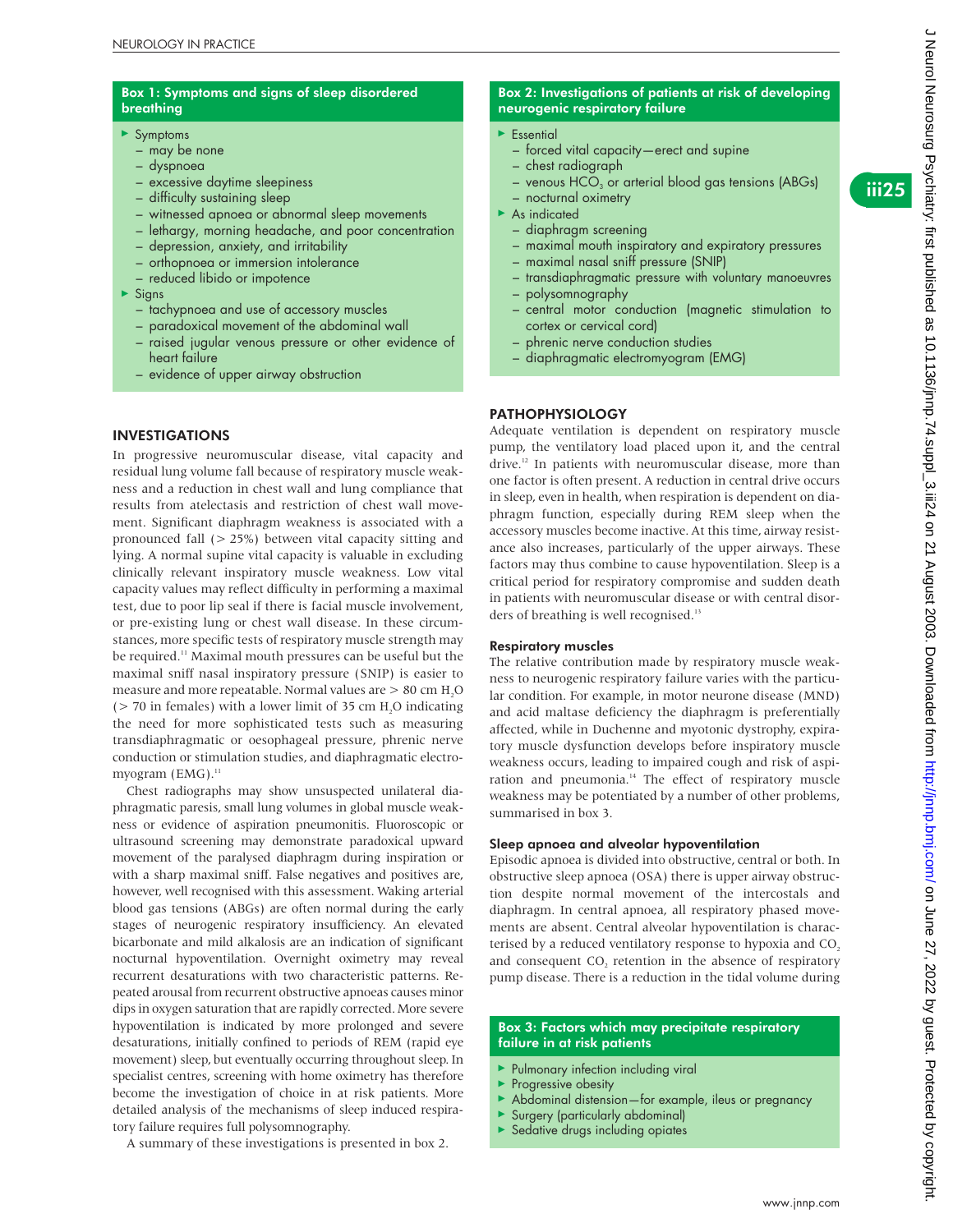sleep and reduced hypoxic and hypercapnic drive which culminates in central hypopnoea or apnoea. These effects occur primarily during sleep but hypercapnia usually persists by day.

#### Central control

iii26

Neural control of respiration depends on three largely anatomically and functionally independent, though related, pathways. Automatic (metabolic) respiration is the homeostatic system by which ventilation may be altered to maintain acid–base status and oxygenation to the metabolic requirements. It originates in localised areas of the dorsolateral tegmentum, the pons and medulla in the region of the nucleus tractus solitarius and retroambigualis, descending via pathways in the ventrolateral columns of the spinal cord. It has been suggested that the abnormal patterns associated with brainstem lesions may be of localising value, but there is considerable overlap in patterns and it is often impossible to exclude coexisting pulmonary pathology in the acutely ill. Voluntary (behavioural) respiration operates during consciousness and allows modulation of ventilation in response to voluntary actions such as speaking, singing, breath holding, and straining. This system originates in the contralateral cortex, descending via the corticospinal tract to the segmental level. Voluntary control may be impaired by bilateral lesions affecting the descending corticospinal or corticobulbar tract; it is particularly seen in association with destructive lesions of the basal pons or of the medullary pyramids and adjacent ventromedial portion, which may result in the "locked in" syndrome. Limbic (emotional) control accounts for the preservation of respiratory modulation to emotional stimuli including laughing, coughing, and anxiety despite loss of voluntary control. This implies that descending limbic influences on automatic respiration are anatomically and functionally independent of the voluntary respiratory system.<sup>15</sup>

#### NEUROLOGICAL DISORDERS WHICH LEAD TO CHRONIC RESPIRATORY FAILURE REQUIRING LONG TERM VENTILATION

The causes and consequences of acute neurogenic respiratory failure have been reviewed elsewhere in this issue, and the following descriptions concentrate on those conditions leading to long term respiratory impairment.

#### Central disorders

The effects of brainstem dysfunction on respiration depend on the pathology, localisation, and speed of onset of the lesion. In patients with bulbar disease, particularly vascular or demyelinating, the combination of impaired swallow, abnormalities of the respiratory rhythm, reduced vital capacity, and reduced or absent triggering of a cough reflex all increase the risk of aspiration pneumonia. Nocturnal upper airway occlusion may also contribute to respiratory impairment. The most common cause is cerebrovascular disease. Unilateral or bilateral lateral tegmental infarcts in the pons (at or below the level of the trigeminal nucleus) leads to apneustic breathing and impairment of CO<sub>2</sub> responsiveness, while similar lesions in the medulla (for example, lateral medullary syndrome) may result in acute failure of the automatic respiration. Infarction of the basal pons ("locked in" syndrome) or of the pyramids and the adjacent ventromedial portion of the medulla may lead to a highly regular breathing pattern but a complete inability to initiate any spontaneous respiratory movements.<sup>16</sup> Respiratory failure requiring long term ventilatory support has also been

described as a result of post-rubeolar and varicella encephalomyelitis and acute disseminated encephalomyelitis. Multiple sclerosis is occasionally associated with central disorders of respiratory rate and rhythm.<sup>17</sup> Multisystem atrophy is characterised by paresis of the vocal cord abductors (posterior cricoarytenoids), leading to severe upper airway limitation during sleep and giving rise to the characteristic presenting feature of severe nocturnal stridor. These patients occasionally require long term domiciliary ventilatory support, and tracheostomy may be necessary if stridor threatens airway obstruction. Traumatic, demyelinating or vascular lesions of the spinal cord, particularly at high cervical levels, may selectively affect respiratory control. Lesions of the anterior pathways, as may occur following cordotomy, lead to loss of automatic control and sudden nocturnal death from apnoea.

## Cervical cord

The respiratory effects of traumatic or vascular lesions of the spinal cord depend on the timing of onset and the extent of involvement of the phrenic nerve supply (C3–C5). Complete lesions usually lead to sudden respiratory arrest and death unless immediate resuscitation is available. Patients with lesions at or above C3 and some patients with lesions at a lower level may require prolonged or even permanent ventilator support.<sup>18</sup> Tetraparesis with levels below C4 lose intercostal and abdominal muscle function while maintaining diaphragm and spinal accessory muscles.

## Anterior horn cell

During acute poliomyelitis respiratory insufficiency occurs as a result of respiratory muscle weakness or involvement of the central respiratory control mechanisms. Respiratory insufficiency may develop many years after poliomyelitis, even in the absence of any obvious respiratory involvement during the acute illness or convalescent phase.<sup>19</sup> Respiratory insufficiency is the common terminal event in MND caused either by respiratory muscle or bulbar weakness leading to hypoventilation, aspiration, bronchopneumonia or defects in central control. However, an important proportion of patients with MND may develop respiratory insufficiency early in the course of the disease, and may present with respiratory failure or even respiratory arrest.7 The provision of NIV can provide symptomatic relief and increase life expectancy. These benefits must be balanced against the difficulties of compliance in severely disabled patients, the demands on carers and relatives, the practical problems of increasing dependence on ventilatory support, and possible difficulties in managing terminal care. While many of these difficulties can be avoided by careful discussion with patients and their carers, some patients may wish to avoid embarking on ventilatory support.

NIV improves quality of sleep, and other aspects in quality of life scores, and may improve survival in MND by preserving lung function, providing better secretion clearance (see later) or preventing decline in vital capacity and gas exchange. With disease progression, increasing periods of NIV may be required or may become semi-continuous. In these circumstances, different methods of providing NIV (negative, as well as positive, pressure) may prevent the progression to tracheostomy ventilation although, for some, this is preferred. Tracheostomy ventilation inevitably results in difficulties in domiciliary management, not least in the funding and provision of carers, and carries a risk of complications while recurrent aspiration may occur even with a cuffed tube. There is also a concern that tracheostomy ventilation may lead to prolonged, and possibly unwanted, survival in the face of severe disability.<sup>20</sup> Ventilatory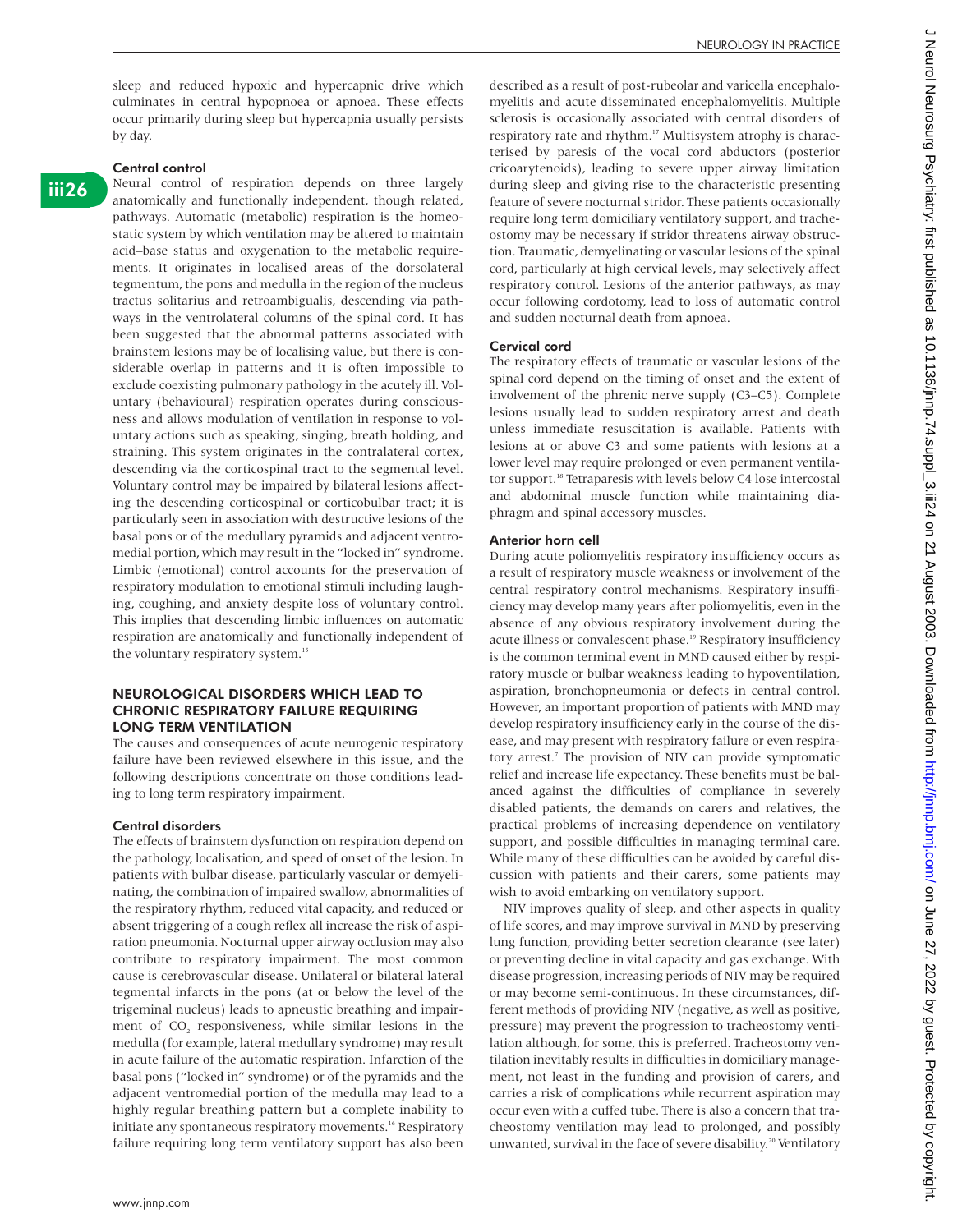failure requiring long term support has been described in all three types of proximal spinal muscular atrophy and occurs as a consequence of weakness of respiratory and bulbar muscles, scoliosis, and a possible central component.<sup>21</sup> <sup>22</sup>

#### Neuropathy

Approximately one third of patients with acute inflammatory demyelinating polyneuropathy (Guillain-Barré syndrome) develop respiratory failure requiring mechanical ventilation.<sup>23</sup> Ventilatory failure is primarily caused by inspiratory muscle weakness although weakness of the abdominal and accessory muscles of respiration, retained airway secretion leading to aspiration, and atelectasis are all contributory factors. The associated bulbar weakness and autonomic instability contribute to the necessity for control of the airway and ventilation. The decision to intubate may be in anticipation of further deterioration and a vital capacity < 15 ml/kg has been suggested as a good guide. In one study $\delta$  many patients were intubated "out of hours" and in 16% as an emergency, indicating that care of at risk patients may be best in the intensive care unit. The requirement for long term respiratory support is unusual but occurs in patients with acute motor axonal neuropathy causing severe generalised paralysis of all volitional musculature. Weaning of such patients may still be possible and transfer to a weaning centre may be appropriate. Long term domiciliary support with NIV is occasionally necessary in chronic idiopathic demyelinating polyneuropathy, multifocal motor neuropathy, and hereditary motor and sensory neuropathy.<sup>22</sup> Neuralgic amyotrophy may present with dyspnoea and orthopnoea, due to selective or isolated involvement of the phrenic nerve causing unilateral or bilateral diaphragm paresis. This is probably the most common cause of ventilatory failure due to isolated phrenic nerve palsy. The prognosis for recovery is variable and many patients continue to require long term ventilatory support.

#### Neuromuscular junction

Respiratory failure in myasthenia gravis often results from a myasthenic crisis (usually precipitated by infection) and occasionally a cholinergic crisis, thymectomy or steroid myopathy. However, diaphragm weakness may occur even when there is only mild peripheral muscle weakness, and long term domiciliary ventilatory support may be required.

#### Muscle

Respiratory muscle weakness is a common cause of morbidity and mortality in the muscular dystrophies. $14 \times 24 - 27$  In Duchenne muscular dystrophy respiratory failure develops late in the course of the disease and is associated with intercostal and expiratory muscle weakness, as well as kyphoscoliosis, reduced lung compliance, and bulbar weakness causing aspiration and repeated infection. Progressive respiratory muscle weakness culminates in nocturnal hypoventilation while expiratory muscle weakness leads to poor cough. The relatively late occurrence of respiratory failure, often in association with bulbar weakness, makes it desirable to avoid intermittent positive pressure ventilation via a tracheostomy despite the advantages of providing airway access. NIV is well tolerated and leads to a significant improvement in the quality of life.<sup>14-27</sup> Respiratory involvement in Becker's muscular dystrophy, the limb girdle dystrophies, is compounded by scoliosis, with respiratory muscle weakness usually occurring together with limb weakness. In facioscapulohumeral dystrophy respiratory involvement is less common but there may be selective diaphragm involvement and respiratory tract infections are common despite the absence of

## **Abbreviations**

| <b>ABGs:</b> arterial blood gas tensions                |
|---------------------------------------------------------|
| <b>CPAP:</b> continuous positive airway pressure        |
| <b>EMG:</b> electromyogram                              |
| <b>IPPV:</b> intermittent positive pressure ventilation |
| <b>MND:</b> motor neurone disease                       |
| <b>NIV:</b> non-invasive ventilation                    |
| <b>OSA:</b> obstructive sleep apnoea                    |
| PECF: peak cough expiratory flow rate                   |
| <b>REM:</b> rapid eye movement                          |
| <b>SNIP:</b> sniff nasal inspiratory pressure           |

clinically overt bulbar weakness. In contrast acid maltase deficiency is characterised by early and selective diaphragm weakness, often with minimal involvement of other respiratory and bulbar musculature.<sup>28</sup>

Congenital myopathies, including mitochondrial and nemaline myopathy, may present with respiratory insufficiency caused by diaphragm weakness or develop alveolar hypoventilation early in the course of the disease. This may be associated with skeletal dysmorphism (pectus excavatum and pes cavus), kyphoscoliosis contractures, and progressive limb and trunk weakness. Progressive scoliosis and restrictive ventilatory insufficiency is an important complication of Emery-Dreifuss muscular dystrophy and the rigid spine syndrome, and ventilatory support is occasionally necessary. In dystrophia myotonica respiratory involvement is multifactorial. Respiratory muscle weakness may affect both the diaphragm and expiratory muscles leading to a poor cough, restrictive lung defect, and alveolar hypoventilation. There is little evidence that myotonia of the respiratory muscles is a significant factor. A central abnormality contributes to both alveolar hypoventilation and the hypersomnolence of the condition. There may be an undue sensitivity to anaesthetics and sedatives. Long term ventilatory support with NIV may be necessary but these patients are difficult to treat, partly because of cognitive problems.<sup>29 30</sup> Respiratory muscle weakness requiring long term ventilation also occurs in the inflammatory myopathies such as polymyositis and dermatomyositis. This is caused by generalised respiratory muscle weakness with or without bulbar weakness. There may be co-existing interstitial pulmonary involvement leading to fibrosis.

## MANAGEMENT OF CHRONIC RESPIRATORY FAILURE OF NEUROMUSCULAR ORIGIN

In contrast to acute respiratory failure, the respiratory failure associated with chronic neuromuscular disease can be managed at home using a variety of methods of mostly non-invasive techniques of assisting ventilation. Before dealing with these, the indications for starting support need consideration.

#### Indications for instituting ventilatory support

Respiratory crises, usually infective, are not always preventable but it is still important to anticipate the risk of ventilatory failure at an early stage. Some studies have reported improved survival in MND when NIV is started before daytime respiratory failure is present,<sup>31</sup> while early "prophylactic" ventilation resulted in a worse prognosis in one study in Duchenne's muscular dystrophy.<sup>26</sup> Despite these contrasting studies, there is general agreement that when symptoms of sleep disordered ventilation are present, such as daytime sleepiness, morning headaches or cognitive impairment, **and** there is evidence of nocturnal arousals or hypoventilation, NIV should be

iii27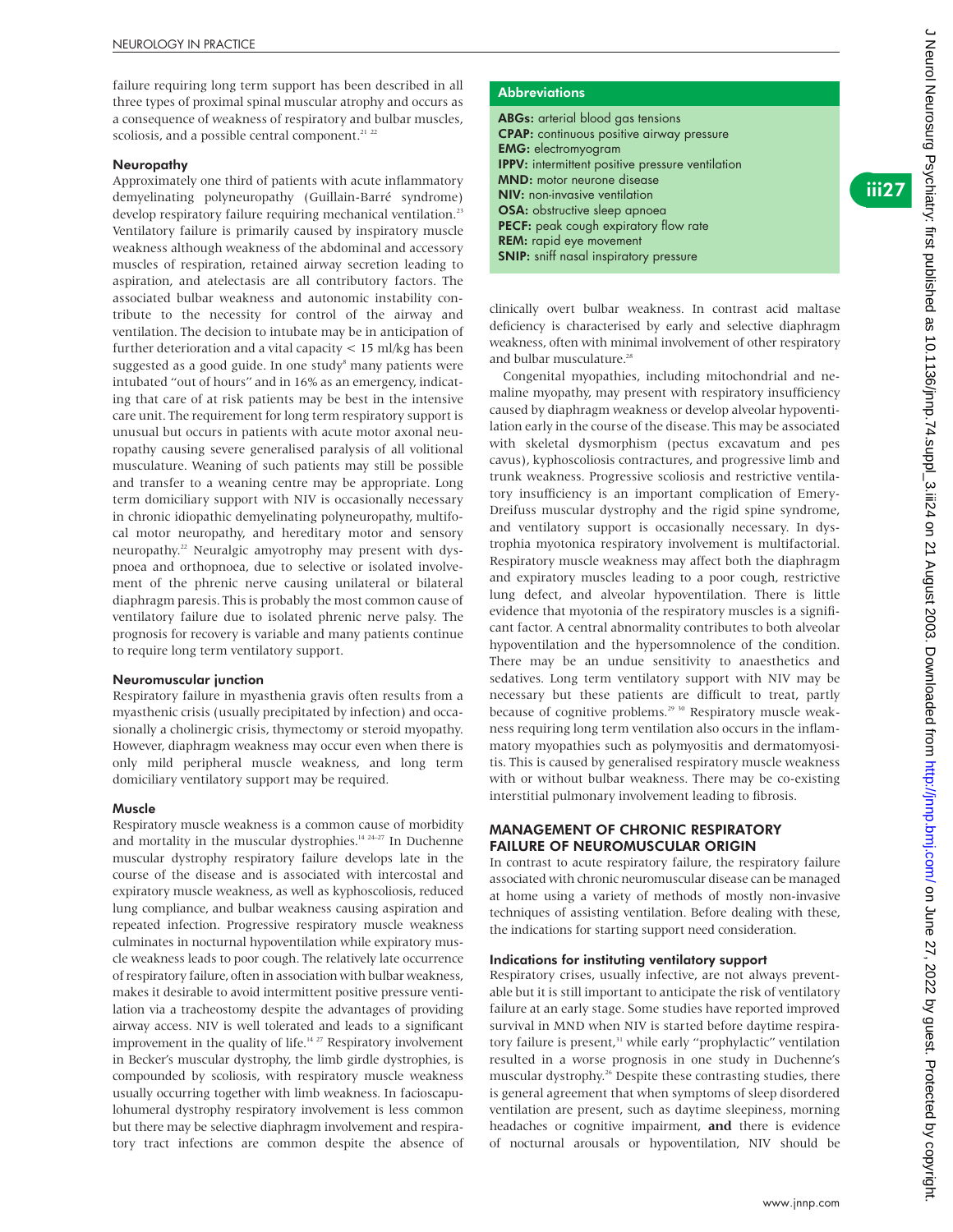recommended.<sup>1-5</sup> Symptom scores, such as the Epworth sleepiness score, are of less use in neuromuscular disease than in conventional non-neurological OSA. This is partly because of acclimatisation to symptoms, partly the expectation of deterioration in the more progressive diseases, and also because OSA is associated with more sleep arousals leading to sleep deprivation. OSA occurs more frequently in neuromuscular disease than in the normal population. For instance, we found that > 40% of polio survivors referred with fatigue and other symptoms of the post-polio syndrome have OSA caused by occult or mild bulbar weakness. OSA is also more common in other neurological diseases, especially with bulbar involvement.

Continuous positive airway pressure (CPAP) is effective in treating OSA. It stents open the upper airway and, by reducing arousals, provides relief of daytime fatigue. CPAP therapy does not correct alveolar hypoventilation and in progressive neurological disease we would initiate NIV in the absence of symptoms if significant nocturnal hypoventilation is revealed by oximetry or the daytime Pco<sub>2</sub> is  $>$  7.5 kPa. Risk factors for respiratory failure include clinical evidence of diaphragmatic weakness, such as paradox or orthopnoea, a vital capacity  $<$  50% predicted, or SNIP  $<$  30 cm H<sub>2</sub>O. As the vital capacity falls progressively, in many conditions, serial measurements can guide both discussion of NIV and its initiation. Once a decision has been made to recommend ventilatory assistance, it is important to tailor the method with respect to the severity of associated non-respiratory disability, the availability of family support, or suitable helpers, and the home living conditions. For example, a cuirass may be more suitable if upper limb function is poor (applying or removing a mask may be difficult or impossible), while a rocking bed is ideal in isolated diaphragmatic failure. Although mechanical and negative pressure techniques were commonly used in the past, the convenience, reliability, and ease of use of positive pressure ventilators make these the first choice in the majority.

#### Glossopharyngeal (frog) breathing

Glossopharyngeal (frog) breathing involves incremental inflation of the lungs by gulping air into the oropharynx, closing the mouth and soft palate, opening the larynx, and forcing the air from the pharynx into the trachea. This can more than double vital capacity and assist in producing an adequate cough. It originated in the acute poliomyelitis period and many survivors with limited ventilatory function are able to manage for long periods of the day by glossopharyngeal breathing alone. Acquiring the skill to perform frog breathing semi-automatically is quite demanding and teaching it is sadly a dying art.

#### Diaphragm pacing

The phrenic nerve may be electrically stimulated to cause diaphragmatic contraction. Its use is largely limited to spinal cord injury. There remain significant technical issues but silver electrodes have overcome the problem of decreasing response to stimulation with time while improved electronics have increased durability. Pacing can provide an alternative to intermittent positive pressure ventilation (IPPV), but a tracheostomy is still required and the high cost limits application.<sup>32</sup> Its value is in freeing the individual from the encumbrance of a mechanical ventilator, so increasing mobility.

## Negative pressure ventilation

This was, for many years, the mainstay of treatment for patients with chronic neuromuscular respiratory failure. Although there are several methods of delivering negative pressure ventilation, all rely on the principle of enclosing the



Figure 1 Iron lung.

chest and abdomen in an airtight rigid chamber from which air is intermittently evacuated. The resulting sub-atmospheric pressure around the lower thorax and abdomen causes air to be drawn into the lungs. Examples of negative pressure devices include tank (iron lung) (fig 1), jacket (Tunnicliffe), and cuirass ventilators. Although these devices are cumbersome, the main problem is the promotion of upper airway obstruction.<sup>33</sup> Home use is now confined to patients who cannot tolerate mask NIV. We continue to use tanks in the respiratory unit to facilitate extubation or as a temporary means of providing ventilation if continuous mask ventilation has caused significant facial skin trauma. A cuirass ventilator can also be used to provide respite from mask ventilation.

#### Rocking bed

Breathing can be assisted by rocking a patient consecutively head up and head down. The technique is surprisingly effective and well tolerated, especially in patients whose muscle weakness is predominantly diaphragmatic. It is less effective at increasing alveolar ventilation than either negative or positive pressure techniques, and dysynchrony between spontaneous breathing effort and the timing of the rock can occur. It is the only method of respiratory assistance to leave the patient unconnected to apparatus. Disadvantages include non-portability, high maintenance costs, and engineering problems in achieving a smooth motion.<sup>34</sup>

#### Non-invasive intermittent positive pressure ventilation

Non-invasive IPPV (conventionally now abbreviated to NIV) is the most efficient method of increasing alveolar ventilation without intubation. Portable electronic ventilators provide a preset tidal volume or pressure. As NIV is inevitably associated with leak, pressure controlled devices are better able to compensate for this and so ensure adequate support to spontaneous breaths. Sensitive flow triggers enable normal breathing to be supported, increasing comfort, while a back up mandatory pattern of breathing is usually employed to ensure ventilation overnight when reduced respiratory effort may fail to trigger a breath. NIV is applied via a tightly fitting nasal or facial mask or nasal "pillows". Comfort with minimal leak can be achieved in all patients with the range of masks now available. Continuous or semi-continuous NIV can be provided by using two or more different interfaces, and varying the sites of pressure can avoid skin necrosis. This is particularly important for periods of increased dependency, such as during a respiratory infection. Mouth leak is common during sleep and may impair ventilator triggering. Air leak is reduced, by forward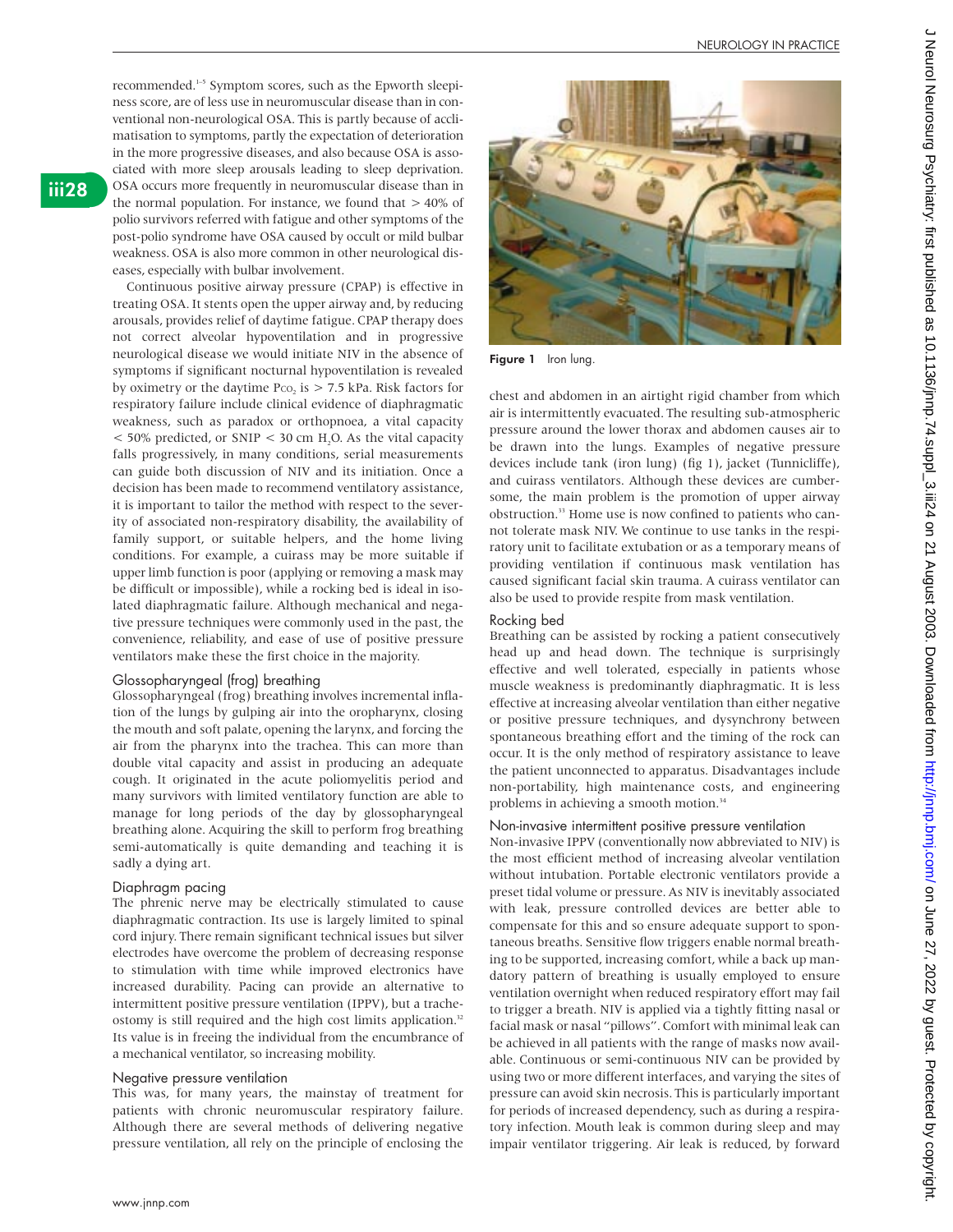

Figure 2 Duchenne full face mask

displacement of the tongue, when positive pressure is also applied during expiration (so called bi-level pressure support), but a chin strap is often also required. When commencing NIV, a full face mask may be best to ensure adequate support (fig 2), switching to a nasal mask (fig 3) when acclimatised. NIV is usually provided using a single ventilator tube fitted with an exhalation port, or valve, to reduce rebreathing.

The adequacy of overnight ventilation will be indicated by relief of sleep related symptoms. Commonly patients, and carers, will report a considerable improvement in daytime functioning including general health, muscle strength, and energy.<sup>35</sup> Breathlessness is not always improved. More objective measures of control include oximetry, transcutaneous CO<sub>2</sub> monitoring, and daytime ABGs. Common side effects include a dry mouth, nasal discharge (or drying), and abdominal bloating from air being swallowed. Although topical steroid sprays can be effective, humidification is needed in about 50% of cases. A choice of several different machines and interfaces is available and some are better suited for wheelchair mounting, while external battery packs increase mobility and can make foreign travel possible. Other machines have automatic power switching in the event of mains electricity failure. This is essential in the semi-continuous NIV or tracheostomy ventilated user.

#### Tracheostomy ventilation

Complexity of care is much increased by tracheostomy ventilation and may prevent discharge to the home. In the past, it was



Figure 3 Nasal mask.

used routinely in the more rapidly progressive conditions, especially in the USA and Japan, but its use was more directed to the spinal injured patient or those with slowly progressive conditions such as old polio, non-Duchenne muscular dystrophy or the myopathies in much of Europe. Quality of life scores, by both patients and carers, are consistently better with NIV than tracheostomy ventilation. However, it may not prove possible to wean a patient to NIV once a tracheostomy has been performed and, in some conditions such as MND, the diagnosis may only be made following a respiratory crisis.<sup> $67$ </sup> In the progressive conditions, once NIV becomes semi-continuous (> 18 hours per day), tracheostomy ventilation may offer advantages and yet retain a good quality of home life. By employing non-cuffed tubes, speech can be preserved and, with better access to the lower respiratory tract for suctioning, minor aspiration can be managed without serious consequences. It is not an easy choice and we advise considerable counselling for patients considering switching to invasive ventilation.

#### Cough and cough assist techniques

While alveolar hypoventilation results from weakness of the inspiratory muscles, an effective cough is dependent on adequate inspiratory capacity, rapid contraction of the expiratory muscles, and sufficient bulbar control to allow an explosive expulsion of air. In some neuromuscular disease, early abdominal or bulbar muscle involvement may increase the risk of acute episodes of respiratory failure despite adequate nocturnal ventilation. In such individuals, improving cough may be important in preventing lower respiratory tract infection and possibly delaying the onset of respiratory failure. Cough is not commonly quantified and is most commonly assessed simply by listening. It is poor when vital capacity is < 1.5 litres and ineffective when < 850 ml. Some authorities suggest that when the peak cough expiratory flow rate (PECF) is < 250 litres/min, cough will be ineffective, and that when < 160 litres/min the risk of repeated infections demands the regular use of cough assist techniques.<sup>36</sup> When measured with a hand held peak flow meter, we have not found these cut offs useful in risk assessment as many patients with PECF < 160 litres/min remain well without specific attention. More usefully, a history of repeated minor chest infections, especially if there is bulbar dysfunction, would indicate the need for further assessment. An expulsive cough, capable of clearing secretions in the larger airways, may be possible by manually assisting spontaneous coughing effort with abdominal pressure. Carers can easily learn the technique. Although it may not be effective in all patients, effectiveness compared with unassisted cough has been demonstrated.<sup>37</sup>

Breath "stacking", using a simple volume ventilator (Cape Minor), can be used to augment cough (and also to intermittently augment spontaneous breathing by day in the more dependent). Breath stacking can also be performed using the normal night time ventilator. Indeed, one of the benefits of providing NIV may be an improvement in ventilation to otherwise collapsed lung units and a consequent reduction in lower respiratory tract infections. Another technique to improve clearance of secretions involves hyperinflation followed by application of negative pressure, effectively sucking air out of the chest. The switch from positive to negative pressure occurs within 200 ms and is made to coincide with patient effort. Higher maximal expiratory flows have been demonstrated with this technique and case series have suggested an important role for the use of the CoughAssist MI-E (Emerson, Massachusetts, USA) in the prevention of respiratory morbidity in neuromuscular disease.<sup>38</sup> A recent

iii29